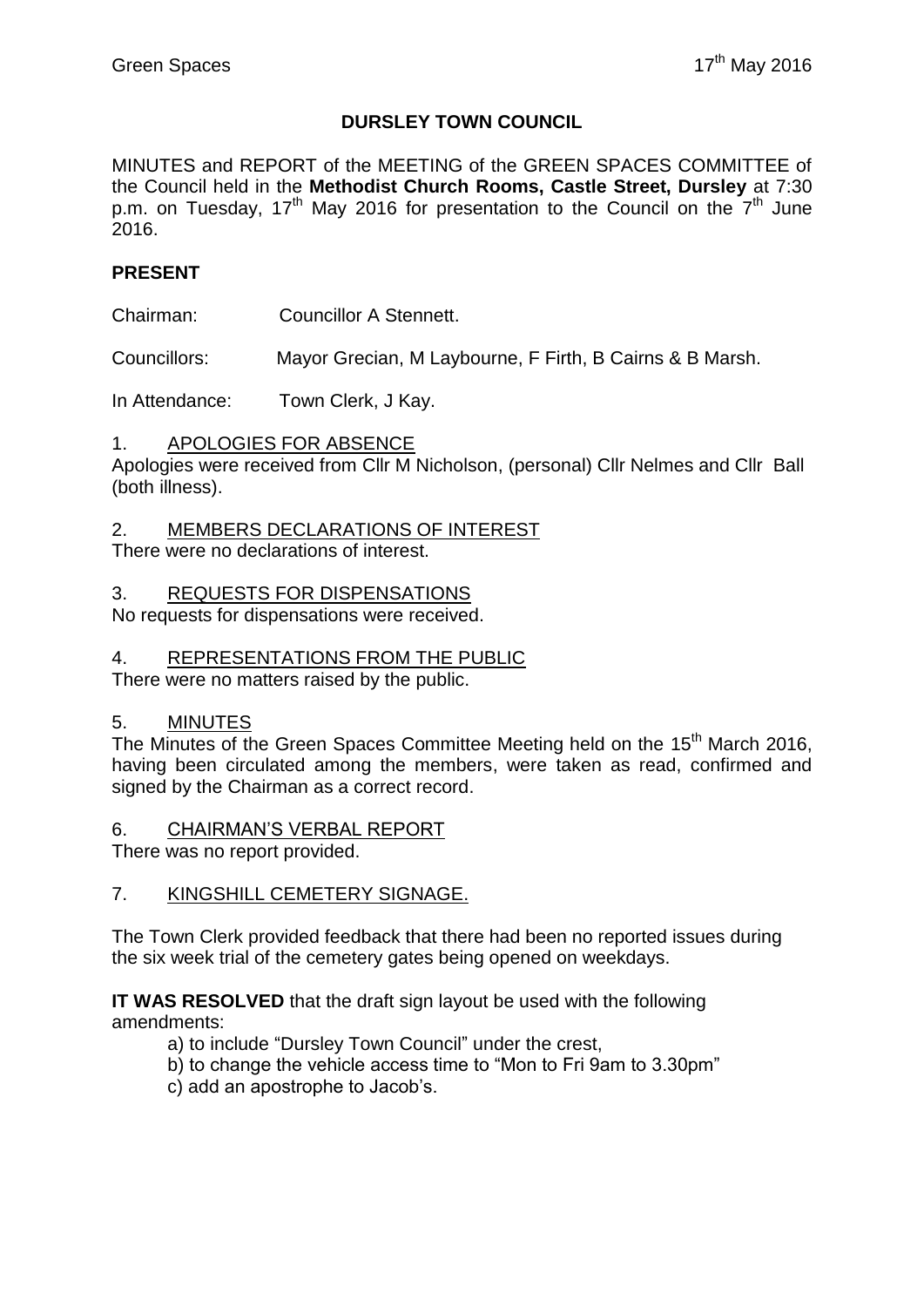# 8. RODDING OF GRAVES

**IT WAS RESOLVED** to alter the Town Council Cemetery Regulations to allow the practise of grave rodding subject to any future requests. The Institute of Cemetery and Crematorium Management: Policy relating to Shallow Depth Graves shall be referred to in the regulations as the recognised practice for such investigation.

# 8.a) ANNUAL MEMORIAL INSPECTION

The Town Clerk provided an update on the ongoing "Spring Clean" inspection of the graves at Kingshill Cemetery by the Deputy Clerk and the Administration Assistant. This process has taken longer than originally anticipated but we will have a photographic log and report of all graves within the cemetery which do not meet regulations. Grave owners will shortly be contacted on the issues that do not meet our current regulations.

The Town Clerk also highlighted an ongoing issue of memorials continually being reerected despite notices explaining they have been laid down on safety grounds.

# 9. HIGHFIELDS PLAY AREA

The Town Clerk provided an update, including that the "declaration in relation to the exclusion of sections 24-28 of the Landlord and Tenant Act 1954" had now been signed and witnessed by an independent solicitor. This was passed to our acting solicitor on the  $17<sup>th</sup>$  May 2016, with the instruction to proceed with the transfer.

## 10. COMMUNITY PAYBACK PROJECT

The Town Clerk provided an update on the first two weeks of the project and provided details of upcoming improvements and maintenance works for the team.

**IT WAS RESOLVED** to commit to a voluntary payment of £50 per daily visit subject to the number of operatives in the gang attending and the works continuing to be carried out to the required level.

# 11. WMRG - VANDALISM AND ANTISOCIAL BEHAVIOUR

The Chair and Town Clerk provided an update on the recent disappointing vandalism of the gym equipment and other antisocial issues that have occurred on the WMRG over the last few weeks. The Town Clerk is continuing to raise the issue locally and liaising with the local police to increase patrols in the area.

**IT WAS RESOLVED** to request the police to supply a mobile CCTV camera to monitor behaviour and review the impact this has, whilst the Town Clerk obtain an estimate and suitable specification for a more permanent CCTV system for the WMRG. This item would remain on the agenda for the next meeting of the Green Spaces committee.